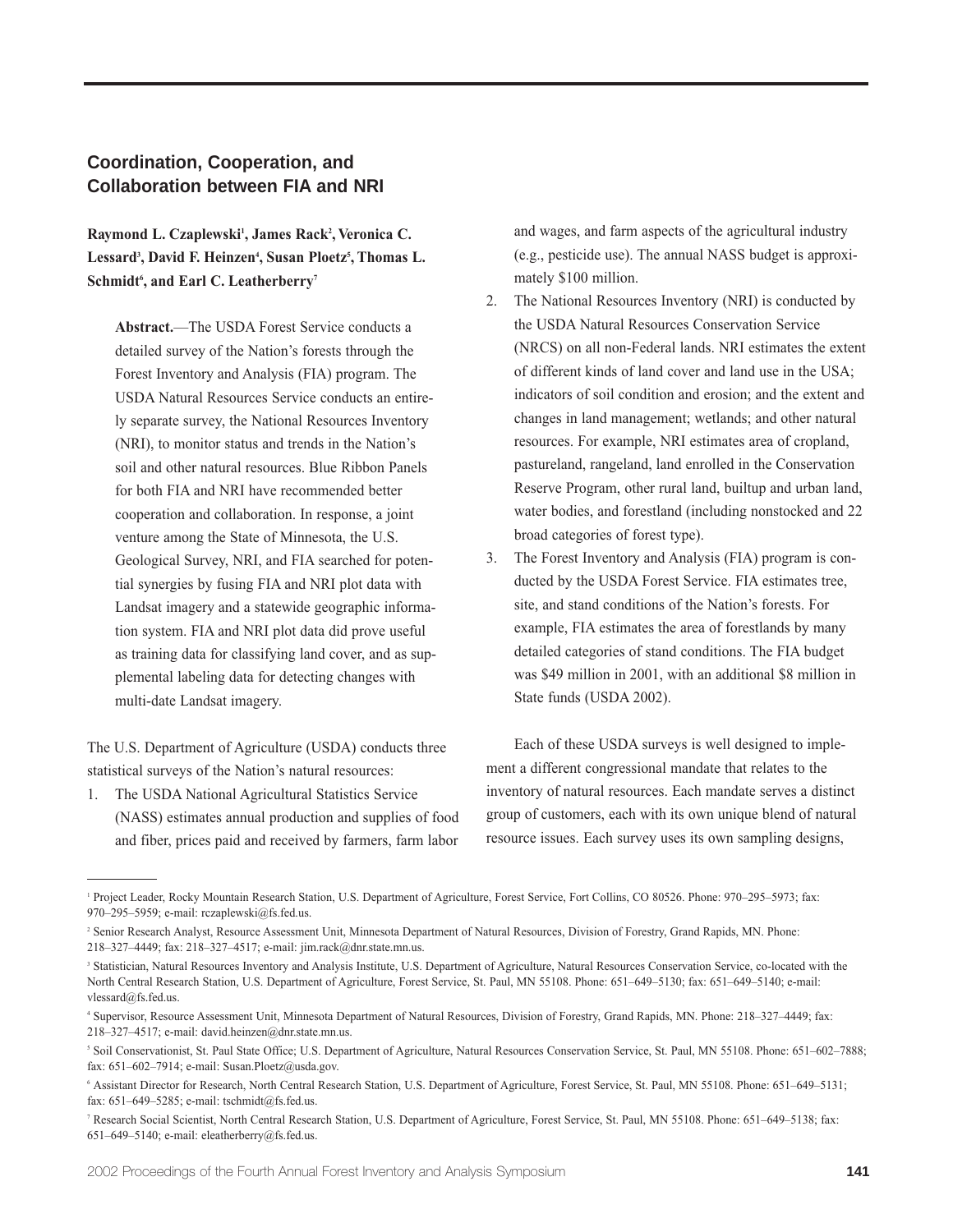protocols, and definitions that are designed to best serve its own mission.

Unfortunately, differences among USDA surveys create discrepancies among a few important variables that overlap surveys, such as area of forestland. For example, NRI estimates for acres of forest can differ from FIA estimates by over 30

Figure 1.**—***Differences between NRI and FIA in estimated number of acres of forest. Discrepancies are primarily caused by differences in measurement protocols and definitions for land cover v. land use.*



percent (fig. 1). Why? FIA and NRI define urban and builtup lands differently. They can use different sources and dates of administrative data to develop area expansion factors. While both FIA and NRI define forest to be at least 10 percent stocked, this definition is applied with different protocols. NRI classifies some land with forest cover as Conservation Reserve Program (CRP), while FIA classifies the same lands as forest. In Minnesota, NRI often classifies as forest the tall shrubland within the transition zone between forest and inland marshes and swamps, while FIA classifies the same areas as nonforest. FIA classifies vast areas of oak, pinyon, and juniper woodland as forest in the interior west, while NRI often classifies the same areas as shrubland or rangeland.

In 1998, a team of senior scientists from the FIA, NRI, NASS, U.S. Geological Survey (USGS), Bureau of Land Management, and Environmental Protection Agency demonstrated the feasibility of combining FIA and NRI surveys while preserving critical historic information (House *et al.* 1998, USDA 1998b). They formulated a framework for estimating the extent of forest and rangeland that explains the discrepancies between FIA and NRI estimates. This framework envisioned a joint USDA inventory and monitoring effort for terrestrial natural resources that links the FIA and NRI surveys through a colocated subset of sample plots and a shared database.

Figure 2*.***—***Comparison of a 160-acre NRI Primary Sampling Unit with a FIA 1-acre field plot. The NRI 1:8,000-scale aerial photographs encompass approximately 5 percent of the landscape; therefore, only about 5 percent of FIA field plots are imaged within NRI sample photographs. These are demonstration plots, and they are not part of the FIA or NRI sampling frames.*

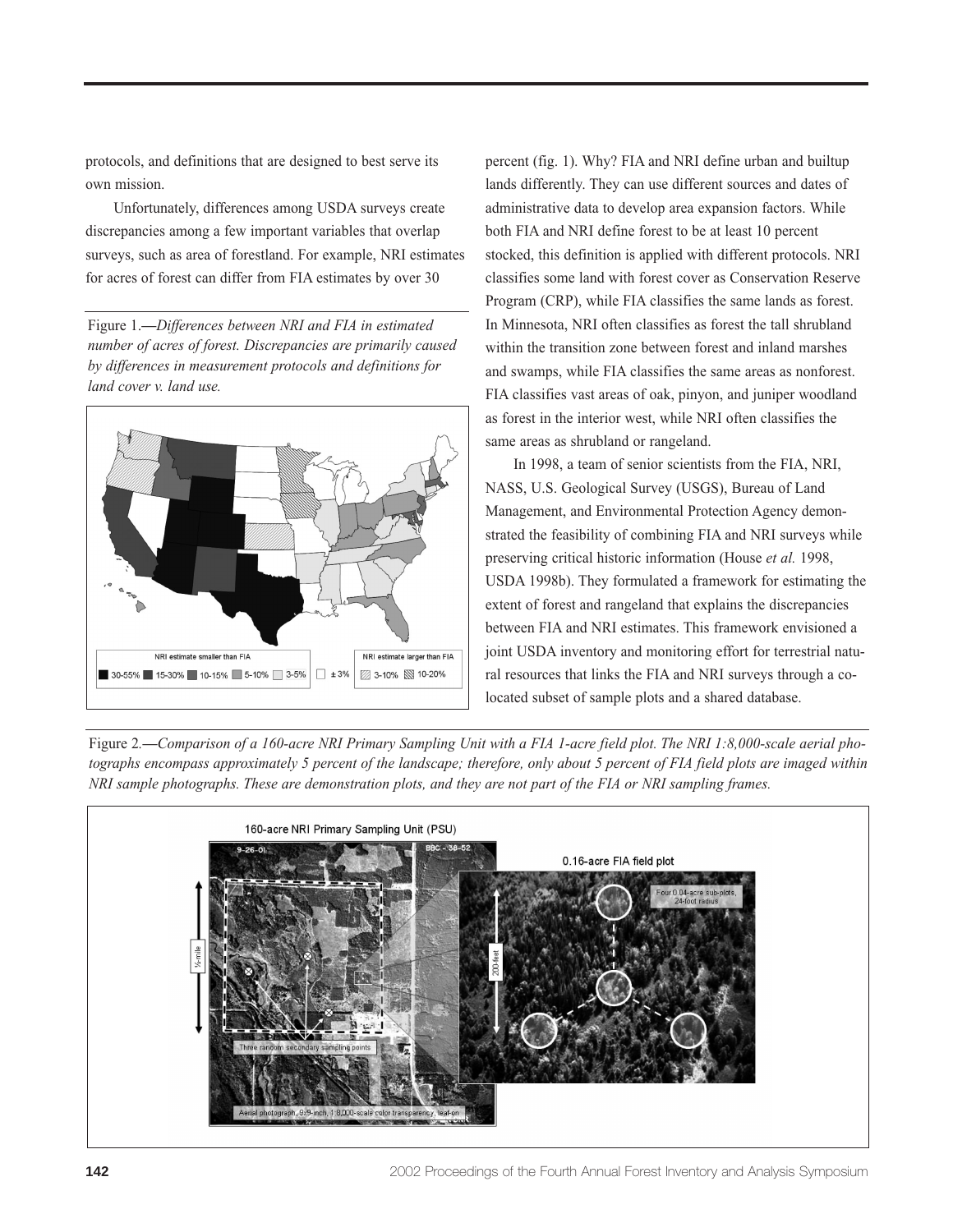Beginning the following year, a second team of scientists investigated a fusion of the independent databases produced by FIA and NRI within a geographic information system (GIS), without a shared subset of co-located sample plots. This paper briefly summarizes the results of these latter experiments and suggests future experiments to improve collaboration between FIA and NRI.

## **Comparison of FIA and NRI Surveys**

FIA maintains one field plot for every 6,000 acres, regardless of land ownership or presence of forest cover. FIA uses a systematic sampling grid and equal selection probabilities for each plot. NRI uses one plot per 8,000 acres of non-Federal lands, with more intensive sampling where land use and resource patterns are more heterogeneous. These unequal selection probabilities increase statistical efficiency and accommodate special analyses. NRI does not currently measure plots on Federal lands.

FIA relies primarily on re-measurement of field plots. While expensive, field measurements are required for accurate estimates of tree- and site-characteristics. However, FIA uses remote sensing to improve precision of statistical estimates<sup>8</sup> of forest area using low-resolution aerial photography or Landsat satellite imagery. NRI primarily uses high-resolution aerial photography to measure status and changes in land cover, land use, and land management practices. These changes are especially important in NRI erosion estimates. NRI uses a limited amount of fieldwork to measure features they believe do not often change over time, or cannot be accurately obtained with aerial photography.

The FIA field plot has four subplots that together encompass about 0.17-acres (fig. 2). The NRI plot, referred to as the Primary Sampling Unit, or PSU, is typically 160-acres (fig. 2). Most NRI plots have three secondary sampling points, at which detailed photointerpreted measurements are made. In recent years, NRI has made these measurements with custom 1:8,000-scale aerial photos. These sample photographs pro-

Figure 3.—*Comparison of FIA and NRI based on number of plots and cost (USDA 1999, 2002).*



<sup>&</sup>lt;sup>8</sup> FIA uses post-stratification, double sampling for stratification, or double sampling for regression to reduce variance for estimates of forest area. This also reduces variance for estimates of population totals, such as volume.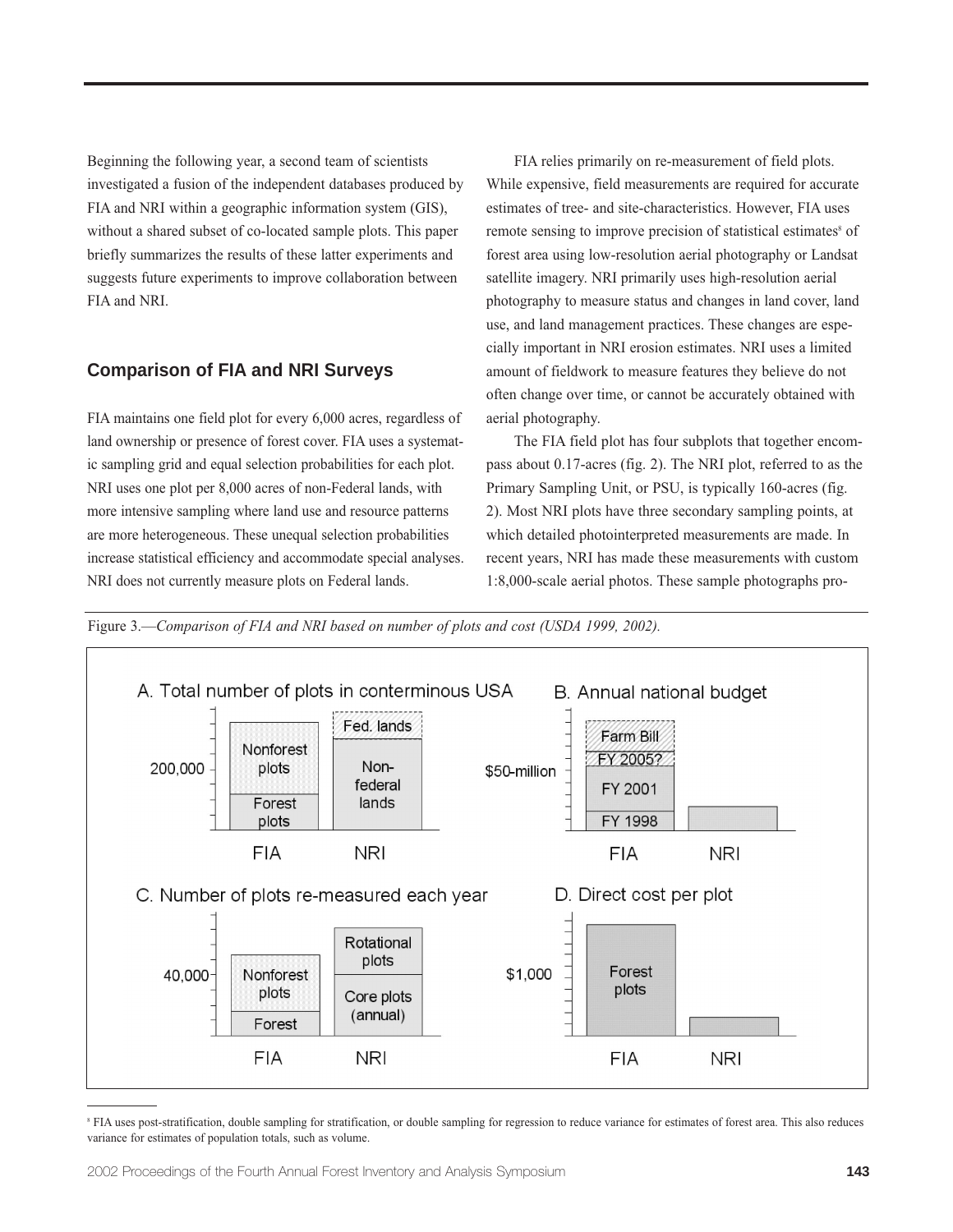vide unusually high resolution for interpretation of forest cover and land use. For example, resolution at this scale is sufficient to detect single-family houses under a tree canopy and individual tree mortality.

There are about 360,000 permanent FIA field plots in the U.S. (fig. 3A), located on both private and public land. About 120,000 of those are forested and are intensively measured by field crews. The remaining 240,000 are nonforested and are not measured in significant detail. NRI has about 300,000 NRI plots in the U.S., all of which are measured regardless of their land use. However, NRI does not measure Federal lands; an additional 75,000 NRI plots would be required to cover this land (fig. 3A). Most NRI plots include three secondary sampling points (fig. 2).

Since 1999, both FIA and NRI have adopted different forms of annualized systems for re-measuring permanent plots. The 1998 Farm Bill required FIA to change from re-measuring all FIA plots in an entire State once every 10 to 20 years, to remeasuring 10 percent to 15 percent of all FIA plots in every State every year. FIA plots are separated into five groups, called panels, which are uniformly distributed over the landscape. With current funding, all FIA plots in a single panel are re-measured within a 12- to 24-month period. Then, fieldwork restarts on the next panel. When partial implementation of the 1998 Farm Bill is fully funded, it will take about 7 years to remeasure all FIA plots in the Eastern United States, and about 10 years in the Western U.S. (USDA 2002). On the other hand, NRI plots are divided into two groups: "Core" plots are remeasured every year; NRI "Rotational" plots are re-measured at variable intervals, depending on analysis issues and funding. FIA currently re-measures over 50,000 of its 360,000 field plots each year (USDA 2002); about 19,000 of these field plots contain trees and the remaining 31,000 have no forest cover (fig. 3C). NRI re-measures all 42,000 Core plots and 32,000 of its 258,000 Rotational plots each year (fig. 3C); it acquires and processes over 74,000 aerial photographs (fig. 2) each year.

Detailed tree- and site-conditions on an FIA plot can be accurately measured only in the field. On average, a two-person field crew can re-measure one 0.17-acre forested FIA plot each day. The average cost is \$1,800 per plot (fig. 3D), although cost varies by geographic area. NRI statistics are more sensitive to changes in land cover and land use, which can be reliably measured with photointerpretation (fig. 2). The average direct cost for re-measuring a 160-acre NRI plot is about \$150 (fig. 3D), of which half is for procurement of the 1:8,000-scale aerial photograph and the remaining half is for labor costs.<sup>9</sup>

### **Search for Synergy**

The experiments reported here evaluated the advantages of fusing the FIA and NRI plot databases with remotely sensed data and statewide GIS database.<sup>10</sup> We hypothesized that this combined database would yield synergies during important analyses. We tested this hypothesis by analyzing land cover and changes in land use with NRI data from 1987 and 1997; FIA data from 1977, 1990, and 1996; and Landsat satellite data from 1986 and 1996.

The most time-consuming portion of these experiments was assembly and harmonization of data from disparate sources. This included combining similar but different FIA and NRI classification systems into a single system. The FIA classification system has detailed categories for stand-level forest conditions but little detail for nonforest conditions, while the NRI system focuses on agricultural uses and land cover on non-Federal lands, with but little detail on forest conditions. A cross-walk was developed that reclassified FIA and NRI categories into five common categories: forest, crops, urban, herbaceous cover, and other land uses (Rack *et al.* 2002). However, some differences between FIA and NRI could not be fully reconciled in the database; these imperfections impact our results to some unknown degree.

FIA and NRI classification systems are based on "land use," which is more difficult to apply with digital classification of satellite data than is "land cover." For example, urban land can include forest, grass, and shrub cover, categories easily confused with those same types of cover in nonurban landscapes. A photointerpreter can use landscape patterns, and the

<sup>9</sup> Personal communication, Dr. J. Jeffery Goebel, Senior Statistician and National Leader for Resource Inventories, Resources Inventory Division, U.S. Department of Agriculture, Natural Resources Conservation Service, Beltsville, MD. Phone: 301–504–2284; fax: 301–504–2230; e-mail: jeff.goebel@usda.gov.

<sup>10</sup> Standard GIS maintained by the State of Minnesota, http://www.dnr.state.mn.us/maps/index.html.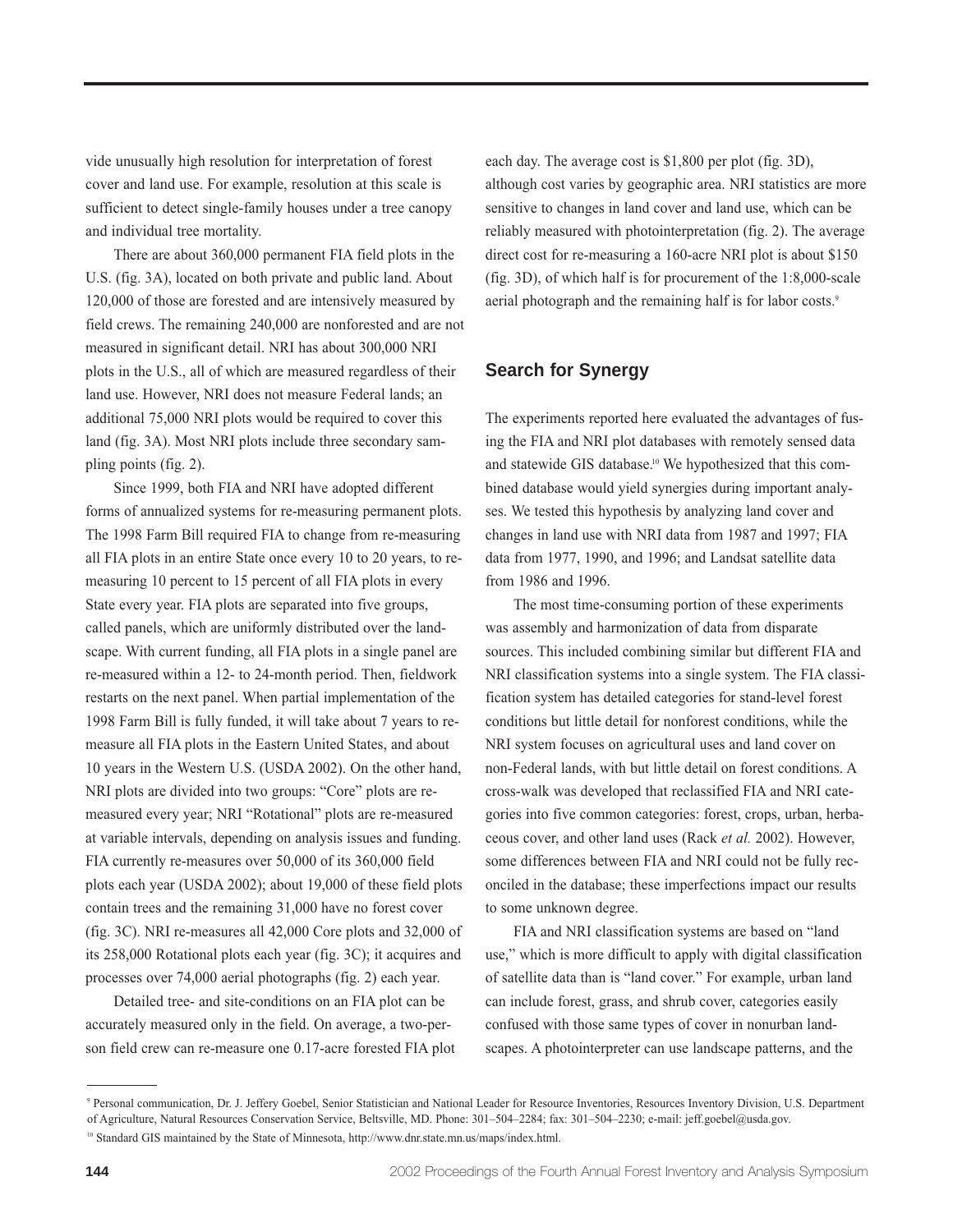higher resolution available in an aerial photograph, to better deduce land use than can digital classification of satellite data. However, there are inevitable differences among interpreters, and some apparent changes in land cover are likely caused by photointerpretation inconsistencies. Except for classification of forested FIA plots, photointerpretation is used by both FIA and NRI to classify land use.

### **Spatial Patterns of Land Use Change among FIA and NRI Plots**

The first experiment attempted to better understand changes in land use between 1977 and 1997 by analyzing the spatial patterns among changes on sample plots (Rack *et al.* 2002). The union of FIA and NRI plots increased the available observations. Those plots that changed were displayed on a map. Kriging produced no discernible relationship to patterns that were visually apparent in the map display. There were obvious clusters of change: near Minneapolis and St. Paul, where forest and agriculture were changed into urban; along the Mesabi Iron Range, where pits and overburden re-vegetated into forest; and near Park Rapids, where forestlands changed to cropland to serve a food processing plant constructed in the 1980s. However, these changes were previously well known, and no new insights were provided through spatial displays of changed FIA and NRI plots.

There were problems in matching locations of nonforested FIA plots on the aerial photographs used for different surveys; some apparent changes from urban to forest were likely caused by registration errors rather than actual changes in land use. Furthermore, differences between FIA and NRI classification systems for land use and land cover made use of the combined data set difficult. Finally, there were unlikely and unexplainable differences occurring at some county boundaries; these were likely caused by inconsistencies in photointerpretation methods for nonforested FIA plots during the 1977 survey. Therefore, the remaining experiments evaluated FIA and NRI plot-level data in combination with remotely sensed data.

#### **Mapping Changes in Land Use**

Several experiments evaluated FIA and NRI plots for mapping changes in land use with Landsat data from 1986 and 1996. The test area included one Landsat scene that covered the Minneapolis/St. Paul area. One experiment used supervised classification, which requires large amounts of training data. The results were disappointing (Rack *et al.* 2002). There were too few FIA and NRI plots that had changed within a single Landsat scene, especially those associated with urban development. Another experiment used unsupervised classification of temporal differences in the Kauth-Thomas transformation, which is more orthodox for digital change detection. The resulting clusters were primarily labeled through image-interpretation; however, FIA and NRI plots provided helpful examples of sites that had changed. The resulting 30-m resolution map of changes in land use is a valuable complement to the traditional FIA and NRI statistics on rates of change. However, map accuracy is unknown because there are no independent reference data available. Rack *et al.* (2002) describe this complex operation in more detail.

#### **Supervised Mapping of Land Cover**

Another experiment evaluated FIA and NRI plots as training data for supervised classification of land cover with multiple Landsat scenes for northeastern Minnesota.<sup>11</sup> The remote sensing procedures were designed for the National Land Cover Data (NLCD-2001) Program<sup>12</sup> (Homer et al. 2002). NLCD is a consortium of Federal agencies that is building a national Multi-Resolution Land Characterization (MRLC 2001) database of Landsat 7 ETM+ imagery, nominally from the year 2001. The database includes three dates of imagery per Landsat scene: early season, peak greenness, and late season. Radiometric calibration of the Landsat imagery improves consistency of mosaics that include multiple Landsat scenes. NLCD-2001<sup>13</sup> will be a 30-m resolution geospatial database for the entire U.S., including seamless, Web-based delivery of standardized Landsat data (multi-season, Normalized Tasseled Cap transformation); independent ancillary data layers (30-m resolution slope, aspect and elevation); independent, Landsat-

<sup>11</sup> NRLC-2001 Map Zone 41 (http://landcover.usgs.gov/pdf/homer.pdf).

<sup>&</sup>lt;sup>12</sup> The MRLC and NLCD consortia are led by the USGS EROS Data Center. See www.mrlc.gov.

<sup>13</sup> http://www.mrlc.gov.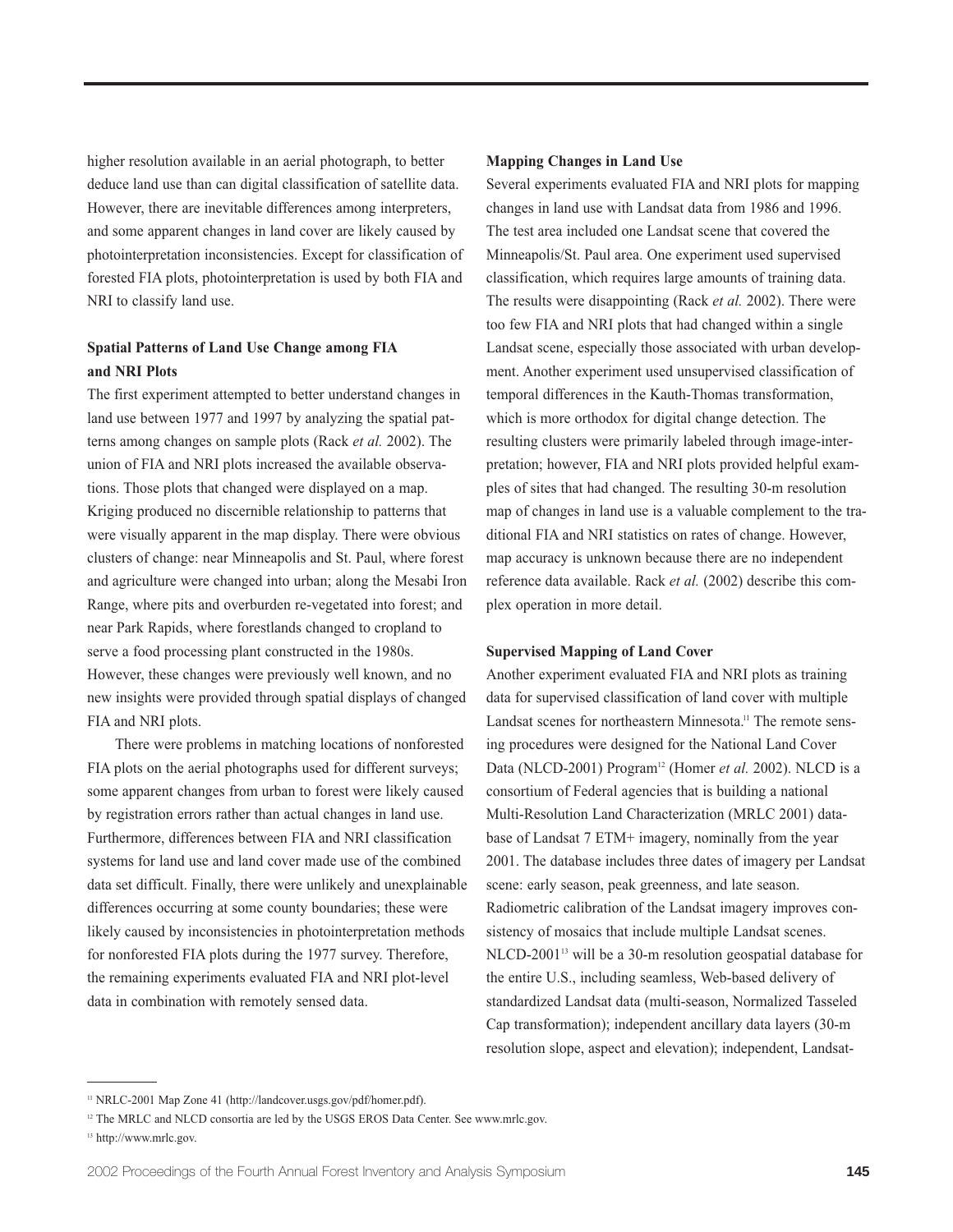based estimates of percent of imperviousness surfaces and tree canopy density; and supervised classification of land cover with these Landsat and ancillary data. FIA and NRI sample plots provided sufficient training data for supervised classification. FIA and NRI plot data helped increase map accuracy (Huang *et al.* 2002) and agreement of the map with FIA and NRI measurement protocols. If FIA and NRI join NLCD-2001, their customers will have a more accurate and user-friendly, nationally consistent, interagency geospatial database for national and regional assessments.

#### **Software for Managing Aerial Photography**

An early experiment looked at cooperation in the development of software that benefited all partners (Rack *et al.* 2002). "*Plotview*" is a user-friendly, secure, intranet graphical system that displays FIA and NRI plot locations, associated aerial photography, and proximate data from a statewide GIS system. *Plotview* facilitated use of FIA and NRI plot data and rapid handling of associated aerial photography and GIS data during classification of Landsat imagery. *Plotview* was a useful demonstration that led to similar developments in the FIA and NRI programs.

### **Future Directions**

The experiments described above produced useful results, but they did not achieve any stunning synergies. Several additional experiments are being considered.

The discrepancy between FIA and NRI estimates of total forestland area is a pervasive problem (fig. 1). Many discrepancies are caused by differences between FIA and NRI classification systems for land use. Some of these differences have already been reconciled during the construction of the database described above. Perhaps there are additional ways to better align the classification systems and protocols used by FIA and NRI; separation of classifications systems into land use and land cover holds promise.

Assessments of forest resources with FIA data can benefit from information on soils from NRCS,<sup>14</sup> and assessments of

forest soils with NRCS data can benefit from information about forest conditions from FIA. Such assessments could be enhanced by adding the corresponding NRCS code for soil group to each FIA plot. The average characteristics of that soil group could be associated with each FIA plot. This would support analyses, such as those for soil carbon described by Prisley<sup>15</sup> (personal communication). Likewise, FIA attributes, such as tree productivity and biomass density, could be summarized across all FIA plots for each soil group, and those mean FIA values stored in the NRCS national soils database as representative descriptors. Since assembly of disparate databases can be the single largest task in multi-resource assessments, crossreferencing FIA and NRC databases could reduce these costs to external customers. Some soil groups are rare, and association of a plot with a rare soil group could inadvertently compromise the privacy of the landowner. Additional experiments are being considered to test the value of linking certain attributes in the FIA and NRI databases while protecting privacy of landowners.

The cost of implementing the FIA Federal base program mandated by the 1998 Farm Bill, with its requirement for more current data and re-measurement of 20 percent of all plots each year, is estimated at \$90 million per year for full implementation (USDA 1999, adjusted to 2002 dollars), or \$68 million for partial implementation (USDA 2002, fig. 3B). In response to the FIA Strategic Plan (USDA 1999), the FIA annual budget has nearly tripled, from \$18 million in 1997 to \$49 million in 2001 (USDA 2002). However, these funds are not yet adequate for even partial implementation of the Federal base program. The current FIA strategy (USDA 1999) transforms traditional FIA periodic surveys into annual surveys by changing the plot re-measurement schedule. Alternatively, combination of FIA and NRI statistical estimates might achieve the 1998 Farm Bill mandate with current FIA funding. The direct cost of re-measuring an NRI plot is about one-tenth the direct cost of re-measuring an FIA plot (fig. 3D) The cost of the current FIA strategy might be reduced if the NRI system could frequently monitor changes in forest area, which can be rapid in many areas during 5 years, and the FIA system could less frequently re-measure tree- and site-conditions within undisturbed forest stands, which usually change more slowly (Smith *et al.* 2001).

<sup>14</sup> http://nasis.nrcs.usda.gov/index.html.

<sup>&</sup>lt;sup>15</sup> Prisley, Stephen. Personal communication, Virginia Polytechnic Institute and State University, Blacksburg, VA: November 20, 2002.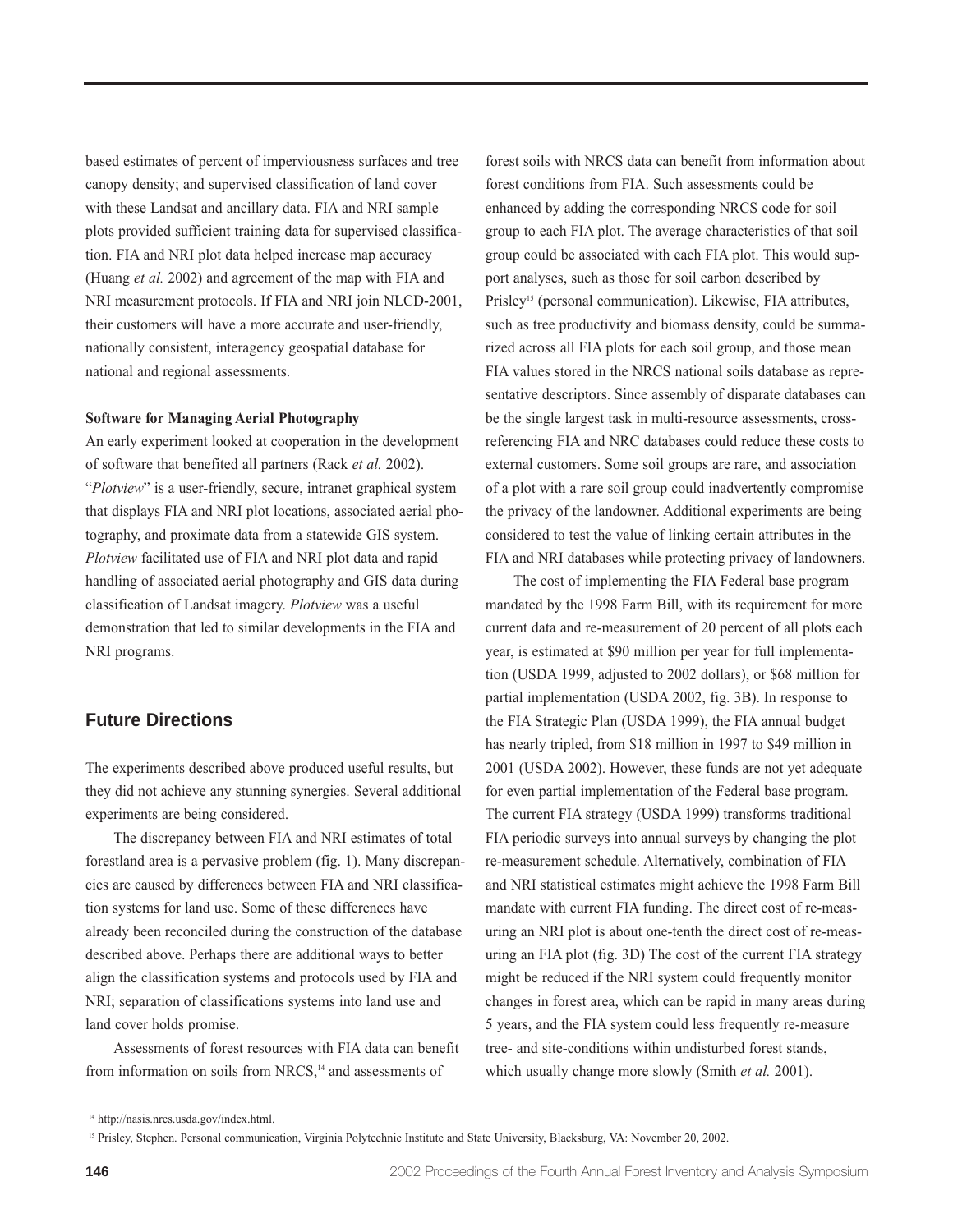Assume NRI estimates of forest area could be subdivided into the following categories through photointerpretation: nonstocked stands, clearcuts, partial cuts; seedling/sapling stands, poletimber stands, deciduous sawtimber stands, coniferous sawtimber stands, and mixed sawtimber stands. Further assume that these NRI estimates could be statistically calibrated for photointerpretation errors and differences between the FIA and NRI classification systems. FIA field data could estimate volume per forested acre for each of these stand conditions. The product: (forest acres) x (volume per forested acre) = (total volume). Other FIA estimates of population totals could be similarly estimated. This approach might have little impact on current operations within FIA and NRI, while producing highquality statistical estimates under current funding levels. Additional experiments will test these assumptions and conjectures in Minnesota.

## **Summary**

Agencies can work together at three levels:<sup>16</sup> coordination, cooperation, and collaboration. Coordination is communication among agencies involved, but each separately conducts its own work. The next higher level is cooperation, which occurs when agencies work together because it would directly benefit each one's mission. Collaboration emerges as agencies work together to develop synergies. While coordination is the easiest to implement, it brings the least benefits. Collaboration takes considerable time, effort, and perseverance, but it can be the most beneficial to participating agencies, their customers, and the public. Future experiments in the integration of FIA and NRI products will examine how to better achieve true collaboration.

# **Acknowledgment**

Funding was provided by the FIA Research Work Unit RMRS-4804 in Fort Collins, CO, and the Washington and Minnesota Offices of the NRCS. The Resource Assessment Unit of the Minnesota Department of Natural Resources, Division of

Forestry conducted the experiments described above. The North Central FIA Research Work Unit NC-4801 in St. Paul, the Madison NRI Project Office, and the USGS EROS Data Center provided in-kind support. Jeff Goebel, Collin Homer, Andy Lister, Ron McRoberts, and Jim Westfall provided valuable reviews. Andy Gillespie helped during the early phases of this joint effort.

# **Literature Cited**

Homer, Colin G.; Huang, L. Yang; Wylie, B. 2002. Development of a circa 2000 landcover database for the United States. In: Proceedings, American Society for Photogrammetry and Remote Sensing; 2002 April 19–26; Washington, DC (CDROM).

House, Carol C.; Goebel, J. Jeffery; Schreuder, Hans T.; *et al.,* 1998. Prototyping a vision for inter-agency terrestrial inventory and monitoring: a statistical perspective. Environmental Monitoring and Assessment. 51(1-2): 451–463.

Huang, Chengquan; Yang, Limin; Homer, Collin; *et al*. 2002. Synergistic use of FIA plot data and Landsat 7 ETM+Images for large area forest mapping. In: 3d Annual Forest Inventory and Analysis Symposium, 2001 October 17–19; Traverse City, MI. Gen. Tech. Rep. NC–230. St. Paul, MN; U.S. Department of Agriculture, Forest Service, North Central Research station: 50–55 (http://landcover.usgs.gov/pdf/synergistic.pdf).

Rack, Jim.; Boss, Ken; Aunan, Timothy; *et al.* 2002. Annualized integrated inventory and monitoring initiative: final report. Grand Rapids, MN: State of Minnesota, Department of Natural Resources, Resources Assessment Unit. 55 p.

Smith, W. Brad; Vissage, John S.; Darr, David R.; Sheffield, Raymond M. 2001. Forest resources of the United States, 1997. Gen. Tech. Rep. NC-219. St. Paul, MN: U.S. Department of Agriculture, Forest Service, North Central Research Station. 190 p.

<sup>&</sup>lt;sup>16</sup> Dr. Richard Guldin, Director of Science, Policy, Planning, Inventory and Information; U.S. Department of Agriculture, Forest Service, Washington, DC 20090. Phone:  $703-605-4177$ ; e-mail: rguldin $@f$ s.fed.us.